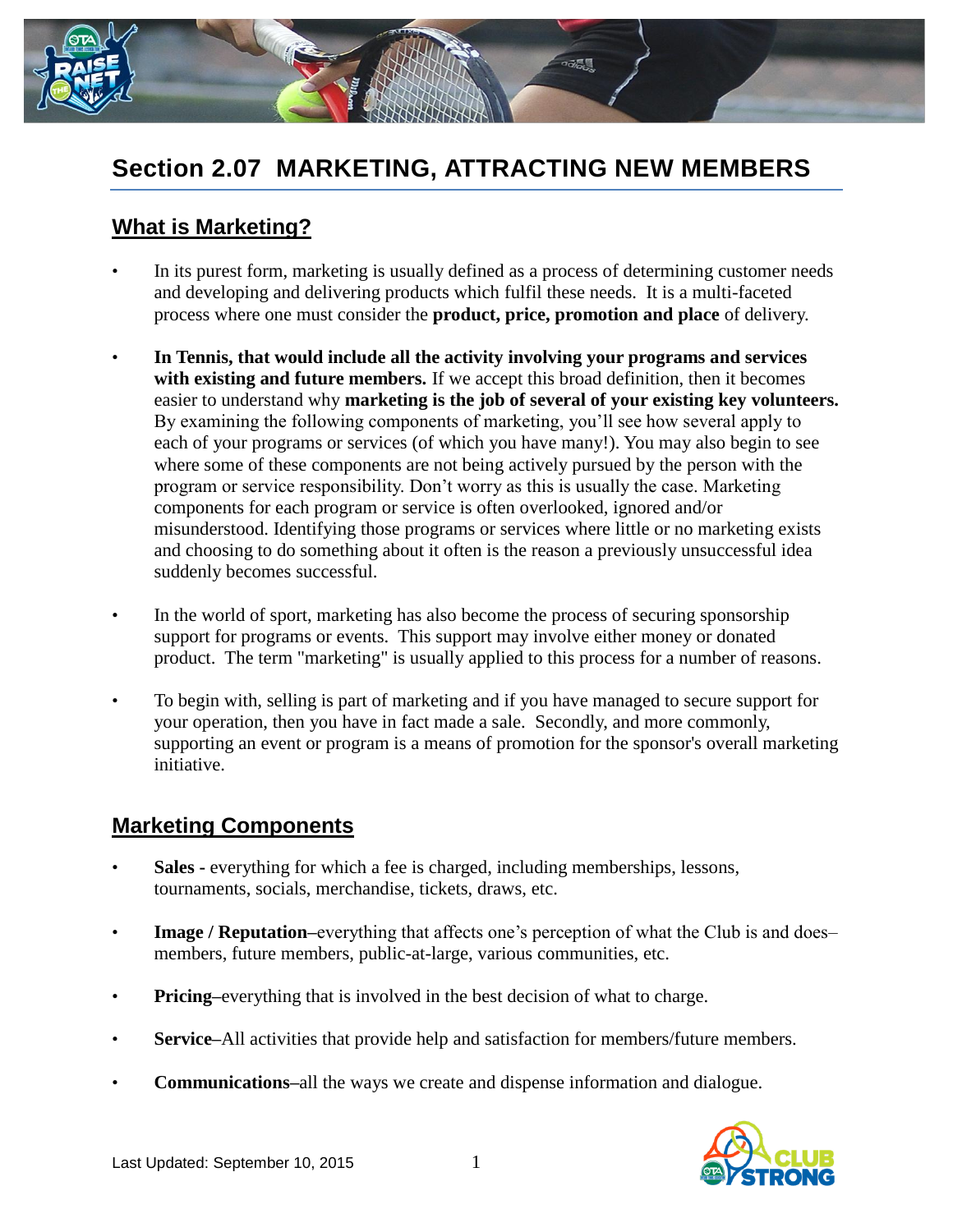

- **Public Relations–**work done to build image and establish relationships with groups and individuals.
- **Advertising–**all the ways to get the member/future member to buy something or participate in something.
- **Promotion–all ways for increasing awareness of products and services.**
- **Research & Development–the planning portion of any successful endeavour...the** homework.

#### **Why is marketing important to a tennis club?**

- Membership levels (both new and renewal), successful program operation and managing costs are just a part of the ongoing challenges for the club's Executive members. Your club exists because it is filling a need in the local community. There are people in the community who want to participate in structured tennis. If this was not the case, then there would be a lack of members and the club would cease to operate.
- From this perspective, you are already involved with marketing. You make decisions to offer a round robin or social program because you believe your members want these. You enter your club into leagues because you have members who want to participate. These are both examples of marketing. If these programs were not offered to members, they may find a club which did offer them and join that club instead.
- In producing this document, it is our intention to offer some ideas and concepts to help formalize the marketing process at your club and, hopefully, make it more effective. Successful marketing can serve a number of purposes. To begin with, it can ensure that the programs and services your members want are being offered. It can help to raise interest in tennis and your club in the community, thereby ensuring an ongoing strong membership base. Finally, it can create opportunities to partner with other organizations within the community in the interest of broadening the resources at your club's disposal for the delivery of events and programs, or the improvement of the club's facilities or equipment. Any or all of these reasons are sound ones for becoming more involved with marketing.
- Marketing has to do with determining and fulfilling customer needs. A primary customer group for your club is the current members. Conducting some form of survey, as well as posting a suggestion box among this group to ensure that the programs being offered are consistent with member needs is a great way to begin becoming more market focussed. It is important to do the research before spending time to organize, advertise and administer a program that your members do not want.
- Often, it is assumed that everyone is happy with the status quo. Remember that needs are always changing and successful organizations change to ensure that they are filling these

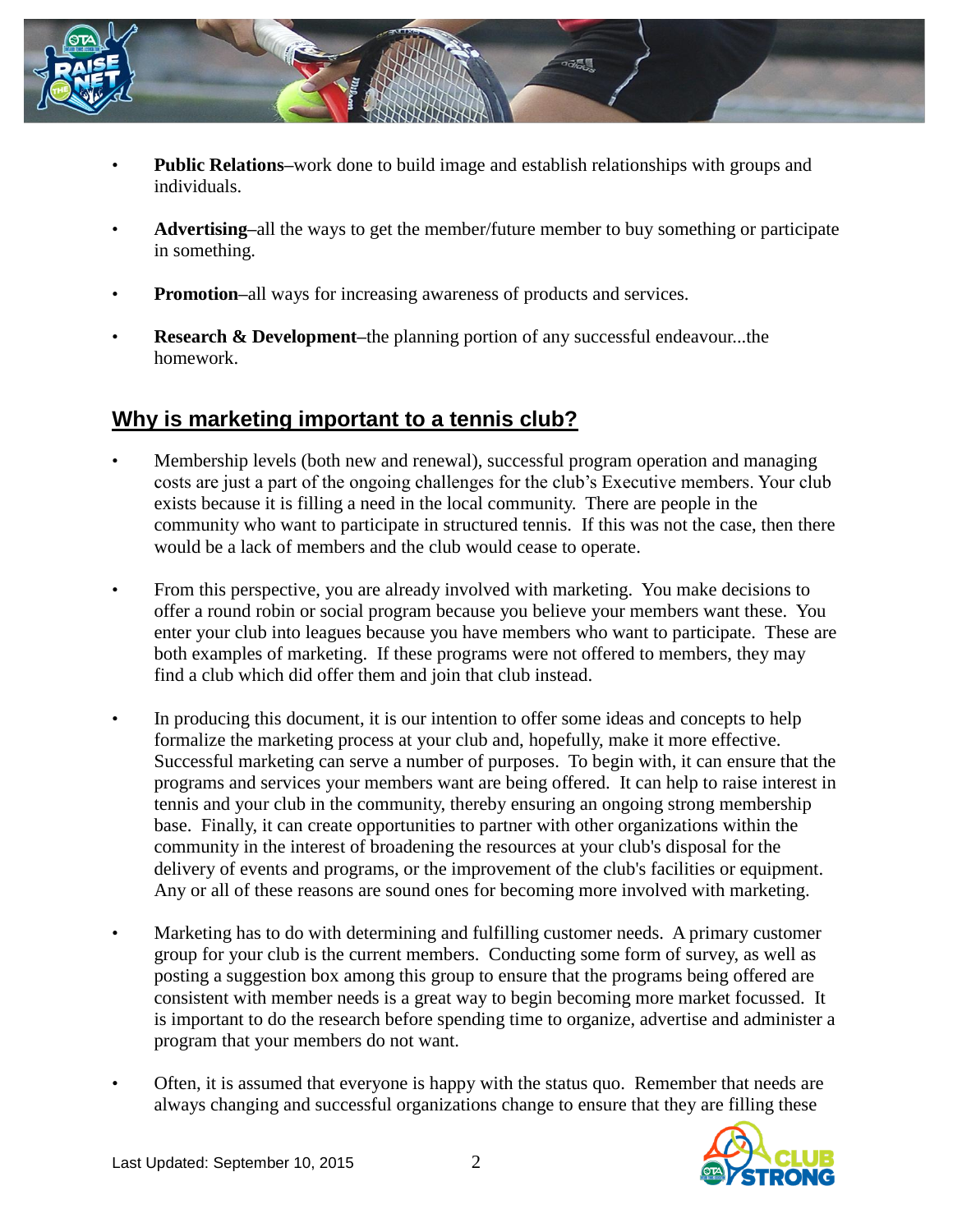

new needs. You have to gather as much information as you can about these needs to ensure that the right changes are made. Both the direct and indirect feedback you receive is most important in addressing member satisfaction.

- However, this is only a start. Looking beyond your present membership, there may well be many more people in your community who could potentially become tennis enthusiasts and members of your club. Promoting participation in tennis and membership in your club is also an important part of marketing. Don't run a "closed shop" which just caters to the needs of a few long time members. Rather, look to ways of growing your potential membership base.
- It is always important to investigate and try new types of partnerships or new opportunities. Your local Parks and Recreation Department or schools may have introductory tennis programs in place. By supporting these programs, or inviting participants in these programs to an open house at your club, you may well succeed in developing new members. This is a case of partnering with other organizations that have something which can be of benefit to you.
- Likewise, you have things which can be of benefit to other organizations in your community and therefore, opportunities to establish mutually beneficial relationships. An example of a property which a club has, and a potential partner interested in this property, would be your club's membership and a local sporting goods retailer.
- The establishment of some form of relationship would be beneficial to both organizations. The retailer may well supply prizes for a club event or a discount to all club members. In return, the club would give the retailer the right to place promotional materials in the clubhouse, hang a banner at the club or include information in a club mailing.
- It is important to keep an open mind about all potential opportunities. Also, keep in mind that you have to give to get. Do not expect that organizations will bend over backwards to assist you without you offering them assistance as well. After all, this should be a **PARTNERSHIP** in order to be successful for both parties in future!
- Finally, assign a member of your executive with the responsibility for coordinating marketing activities. This task could be given to an existing member or a new position could be created. Either way, assigning responsibility is a good way to ensure that things will happen.
- The above are just a few ways to begin becoming more market focussed. If your club is not engaged in any of the activities noted, we urge you to try just one. We are sure there will be returns to your club for doing so.

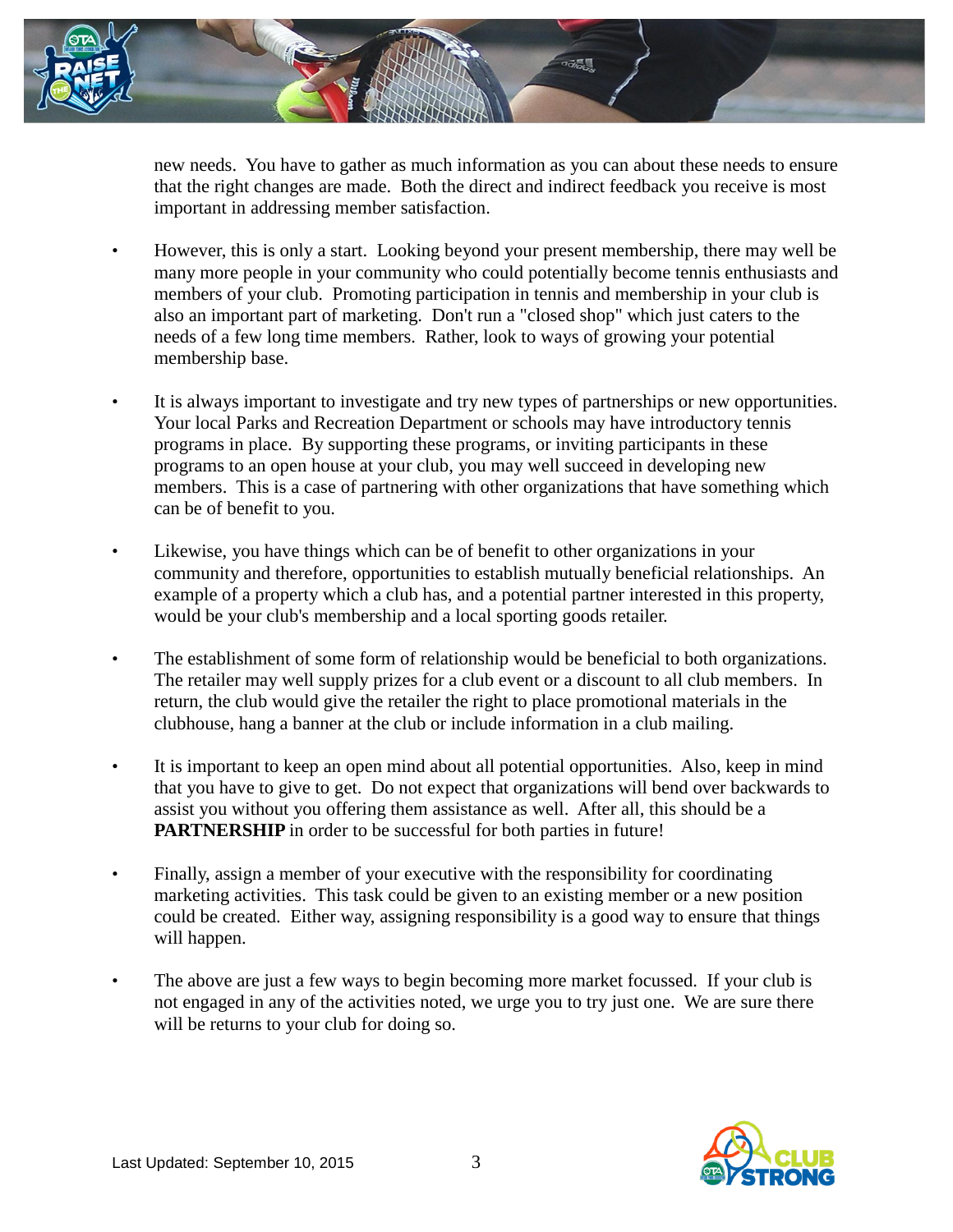

#### **THE IMPORTANCE OF "REPUTATION" OF A CLUB**

- A reputation of a club is its important and valuable asset. A positive one may bring many benefits to a club, when a negative one may significantly harm it. A clubs reputation is closely tied up with its stakeholders' emotional beliefs about it.
- A reputation of a club may play a key part in its business development and program success.
- Reputation is a "soft" concept that most members at large and employees don't feel is their job to manage. Instead they view it as the role of the executives, or the function of those in charge of club portfolios, communications, marketing, advertising, or public relations.
- **WHAT IS YOUR CLUBS REPUTATION? ARE YOU MANAGING YOUR CLUBS REPUTATION**, in the community, in your region, in the province?
- Reputation Management is the understanding of the importance of having a positive image.
- Reputation Management should be treated in the same way as branding, you can't necessarily measure the results directly.
- All clubs need to focus on developing a strategy to feed/develop positive comment and avoid, **negative comments** that could be costing your club members. It's much easier and cheaper to act before issues arise, taking a preventive measure will help not only protect your brand but also stop unsubstantiated rumor from a disgruntled source from spreading, (I.e. the person who didn't get chosen for a team)
- It is the responsibility of all members of a club to do anything that they can to develop a positive reputation for their club at all times of the year.

#### **REMEMBER,**

A strong club reputation can power a club's success by:

- attracting, motivating and retaining talented members and employees
- the development of new and innovative programming
- leading to public goodwill and positive references.

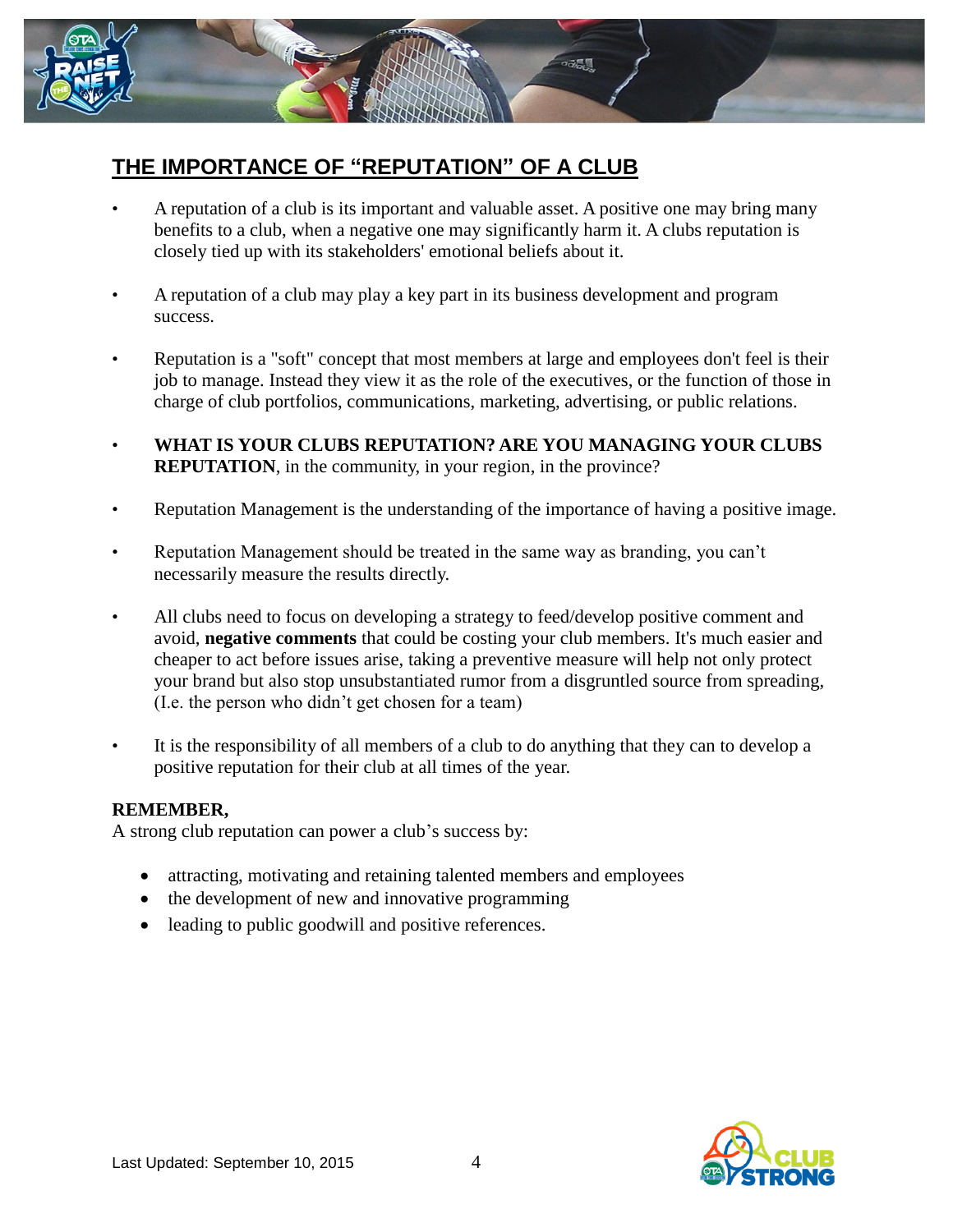

# **How to Market Your Club**

- Ask yourself if it is prudent for the club to expand the membership base if the courts are already jammed every night. Maybe the answer lies in recruiting new members to play during the day, therefore marketing will be different, perhaps targeting seniors or retirees.
- Person to person, word of mouth is one of the most successful ways to join new members. Create incentives for your club's members to bring in someone new. This way, household members' relatives, neighbours and friends are approached by someone they know.
- Printed work such as applications, brochures, posters, flyers and advertisements have naturally limited audiences and are looked at by different kinds and ages of people for varied reasons. Wherever possible, focus on a particular group and direct your message accordingly. Provide reasons to join other than the obvious (such as volunteering, opportunities to tell the club what programs are wanted, career opportunities).
- Electronic messages can be a lot more than a ticker tape "join us" on cable TV. Why not show people in action or arrange for an interview to further explain your program.
- Club, team and other organization contact gives you lots of opportunities speaking engagements, articles in newsletters, invitations to attend specially designed activities, etc.
- Testimonials and encouraging words from local business owners could go a long way to interest their employees to join your club.
- Active and manned displays in high traffic areas (club display at a shopping mall) can bring you person-to-person with the public.
- Web sites can be a great tool to provide information on your club to prospective and current members.
- Take advantage of local Parks and Recreation communications (booklets or web sites) and make sure the OTA has your up to date information so your club information is readily available when someone accesses the OTA web site to "find a club".
- Check with the OTA for programs to promote tennis (such as Tennis Pathways or Schools Programs) that are or could be run in your area in which you could partner to promote your club.
- Whichever way(s) you choose to increase your membership, write down your plans. Consider every step necessary to carry out each plan. The amount of work/resources required with each plan coupled with the expected success rate should help you to determine your action priorities.

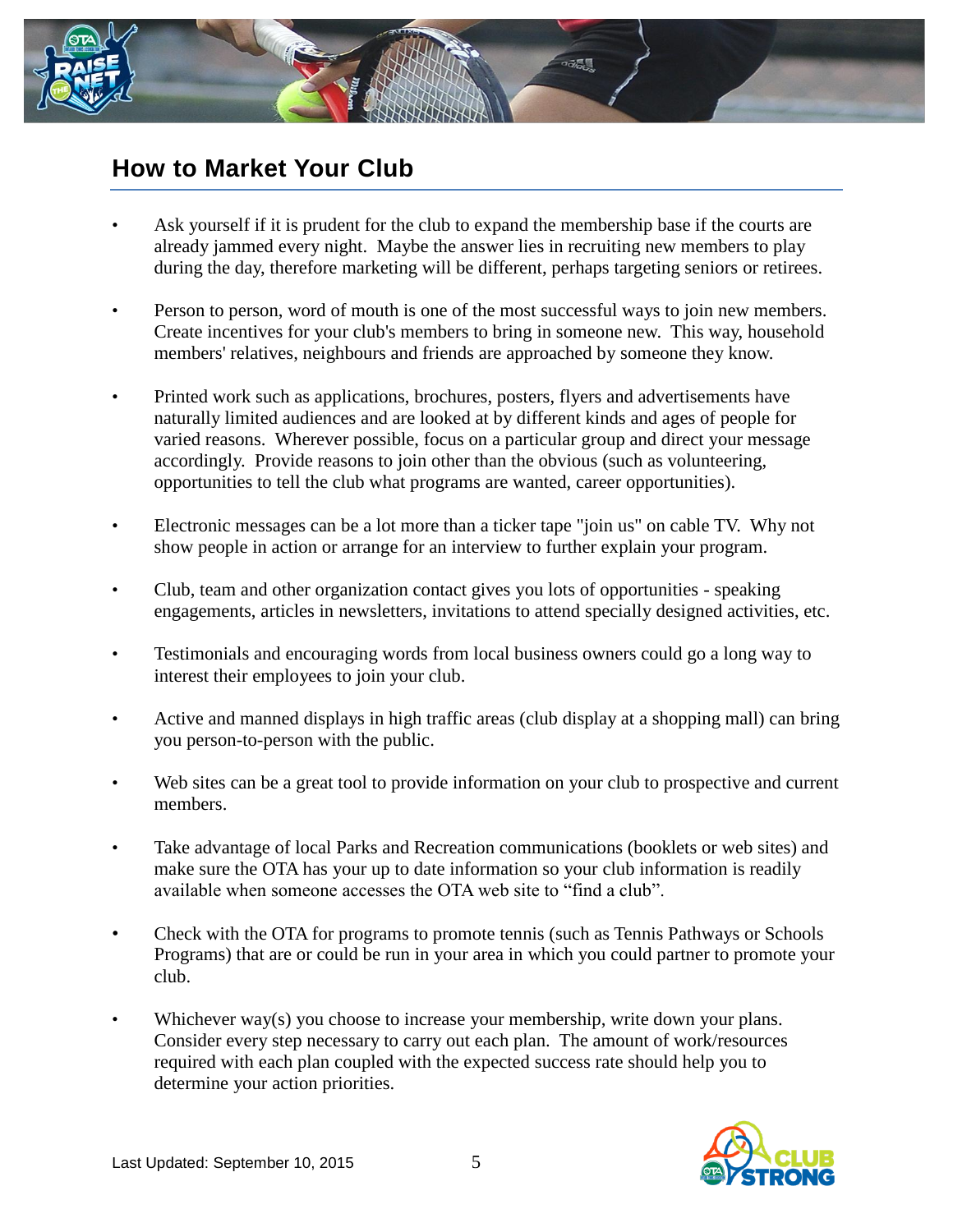

- **Consider** Companies determined to sell more of their product do at least three things:
	- **1.** Study how the competition does it (consider all other sports).
	- **2.** Focus on specific groups of people, target markets.
	- **3.** Select a variety of ways (which frequently interact) to get the message across.

#### **Marketing Your Programs**

- Programs are not much different from any other product. The ones that succeed are the ones which properly address a customer need, are delivered at the proper time, and are priced and promoted in the right way.
- We have already discussed the concept of getting feedback from your members on the programs which the club will offer. You must look at your customer. Programs should be "customer driven". Making them a success will depend on proper promotion and delivery.
- You should also be checking your assumptions and countering any bad assumptions. Here's a very short list of examples of BAD ASSUMPTIONS which we need to identify and do something about.
	- 1. One "exciting" poster is all you need to attract a large enough draw to hold a tournament!
	- 2. The Tournament convenor's job is only to schedule matches and award prizes.
	- 3. Low or No fees attract more contestants.
	- 4. Scare tactics work ("we need 8 teams or the event will not be held").
	- 5. It worked before; therefore, it will work again.
- Be thorough. Challenge each decision that is made or not made. Should there be more ways to "advertise" the tournament? Are there well-known club members around to promote it? Could a smaller tournament be better? Does the convenor "help" potential players to "make up their minds"? Will a different time, price, venue, selection of teams, prizes, etc. help bring in more players?
- For example, if you want to promote a program for older members, you need to use a message which they can relate to. This message will probably differ from the one you would use to promote a junior program. Promotional information should be in place well in advance of the program dates. Posters, club newsletters or club e-mails are all prime vehicles for promoting programs.
- Likewise, the delivery must be consistent with what your target group expect and want. Something that works with the junior members will not necessarily work with older adults. For some programming ideas, see the Programming sections of this Club Manual.

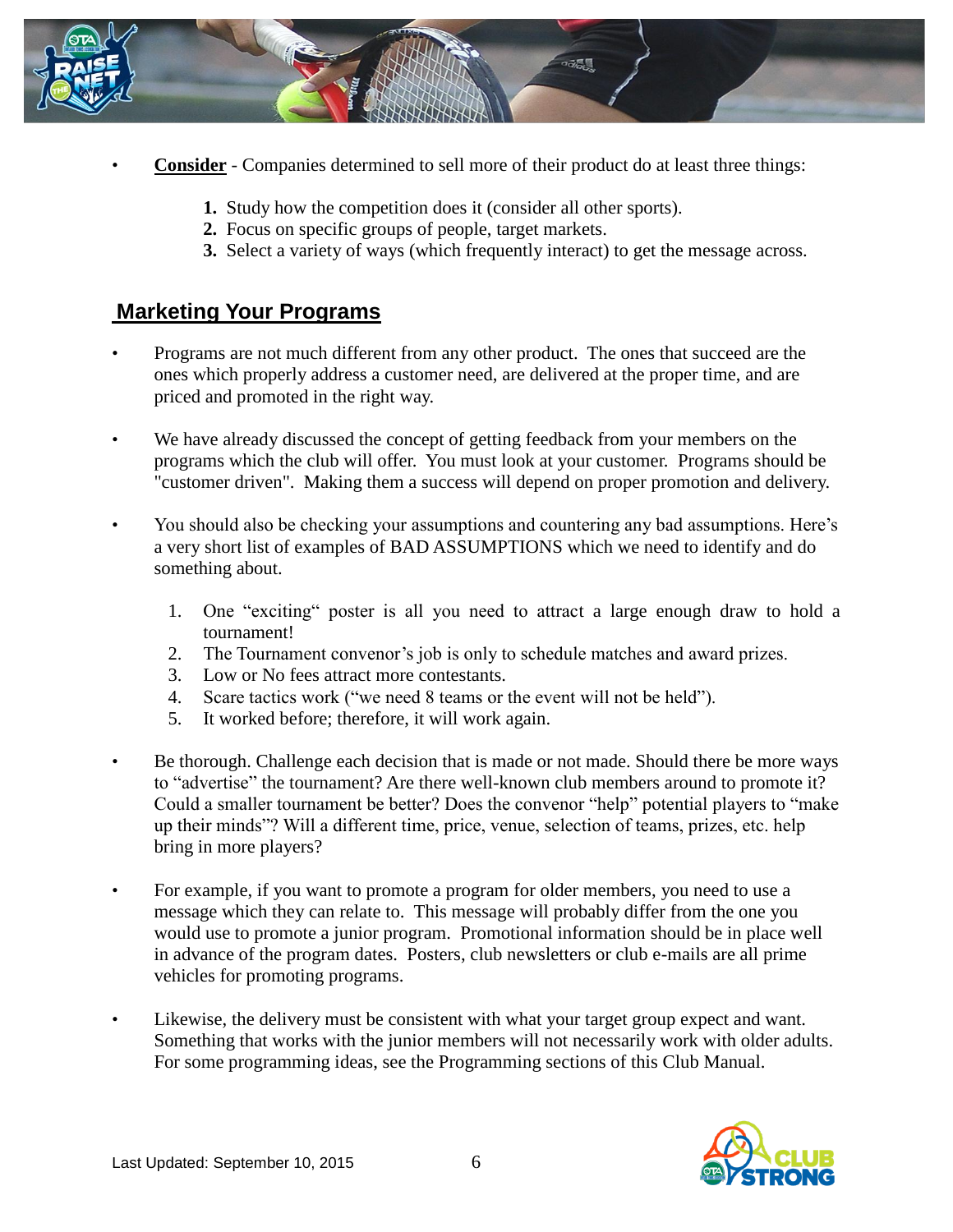

#### **PRICING & PACKAGING**

- Usually clubs charge the same fees as the previous year, or up them \$5 for "inflation". Unless there is a one-time large bill to be paid (such as court resurfacing ), there is no reason to build a large surplus ( unless there is a long-range plan to add courts, a clubhouse or a bubble!). Without "special" expenses, the budget basically covers programs, equipment and some wages. Little thought is given to what to charge, and maybe that shows. Does the club that offers the cheapest price have the most members to show for it? On the other hand, some clubs have terrific memberships because of the quality programs/services they offer at the premium.
- Here are a couple of quick examples. Does the club pay for the balls and refreshments at regular club events? It costs more, but it can be included as a club service which is built into the membership fee. What about lessons, tournaments, leagues, etc.? Are these fees all included in the membership fee, or are they charged separately? Do members pick and choose, or do they have to take the whole package?
- There isn't necessarily one right or wrong way. What is important is that some thought is given to what is being offered extra, what is being included and what is fair market value. Another example: fees collected for club tournaments resulted in a large enough surplus that the Executive agreed to provide a free bottle of wine on each table at the Club Annual Awards Night Dinner/Dance.

# **THE COMPETITION**

The next closest Tennis Club may not be a factor in determining programs, services and fees, but several other sports that compete for the same people at the same time might certainly be considered as competition. How do your program opportunities and resulting fees compare against one of the more popular sports in your area? Does a person joining your Club get more "bang for the buck"? Any surveys that I've seen on the local scene show that community tennis is a terrific value compared to some of the other organized sports. This is a message well worth making known!

# **ALTERNATIVES**

• Clubs should have activities that are unique, adding to the Club's personality. Just like products stress unique features and subsequent benefits, you should be looking for, or creating, the reason(s) why people want to join your club and/or participate in your activities. Then your promotions and sales should focus on that uniqueness. Not all Tennis Clubs are OTA members. Not all have tennis camps, club pros, monthly social round robins, winter programs, ladders, inter-club play, house leagues, awards nights, intermediate and specialized lessons, fundraising events, etc. **Take the time to really sell your members and potential members on the alternatives within the club program,** 

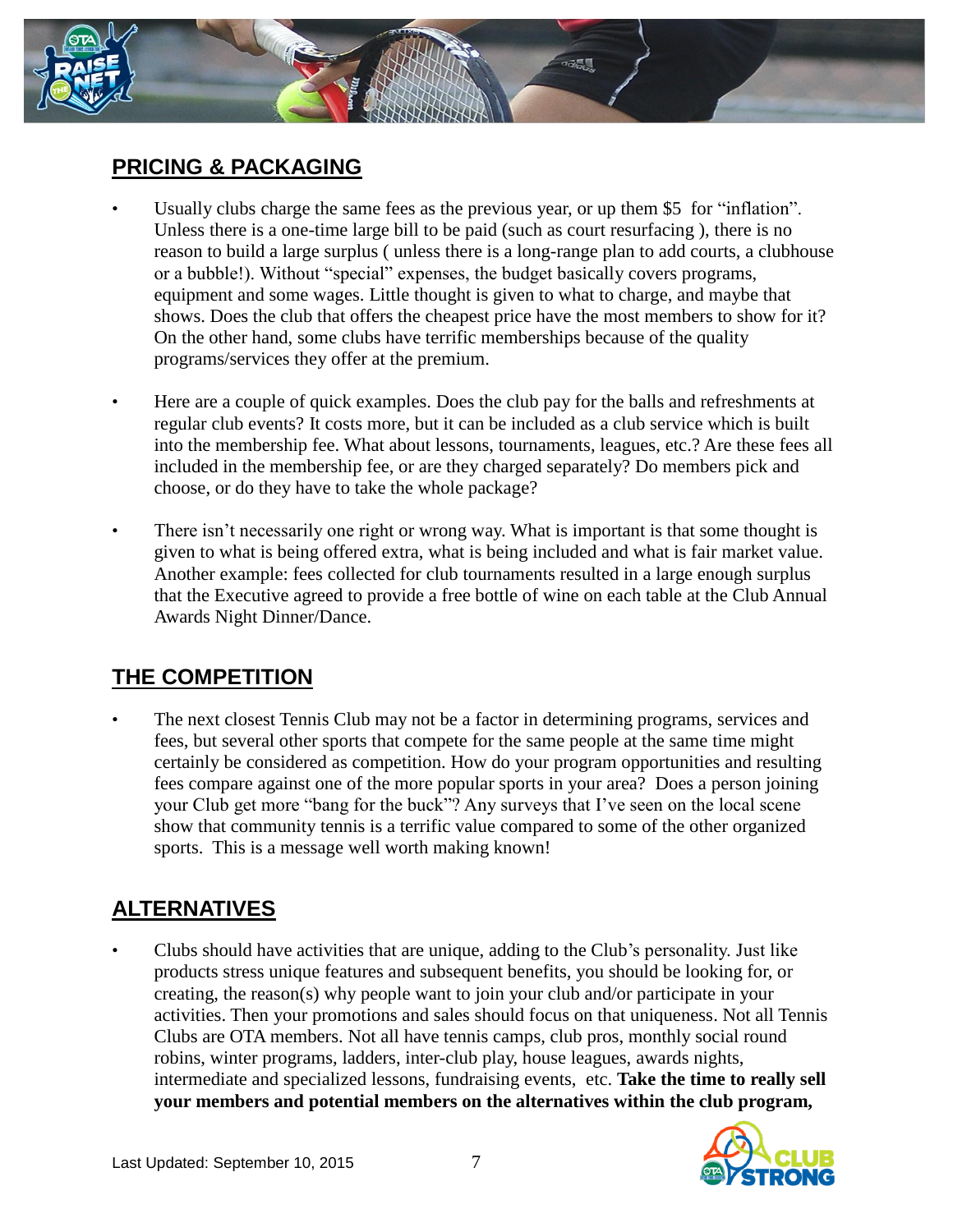

#### **NOT alternatives to the club program.**

#### **QUALITY/QUANTITY**

- Attracting and keeping members requires that your club creates the perception that it provides exactly what the member/potential member wants. Since everyone's wants differ, you are better to err on the high side in terms of variety of opportunities. But don't discount the need to have one or two " really first class events" for those who are looking for that. For example, you could have 5 socials a season-- 4 that serve hot dogs and cost \$2, and one that serves caviar @ \$15.
- While the above may seem ridiculous, **you can only be sure by asking your members**  what they need/want. Then work this into the club plan of what it is prepared to offer.

#### **Fundraising and Sponsorship:**

- If sometime during your tenure as a member of your club's executive you have thought, said, or heard someone else say, "If we had \$X, we could...", then you probably have a good reason to fundraise, especially if the club does not currently have the funds, nor is likely to get them without a special effort.
- Fundraising is that extra agenda item that is not part of the budget and causes scowls among the pessimists because they did not think of it, don't trust it, don't believe you will succeed and don't think the reason is good enough to go to the trouble. In many organizations (tennis clubs included), dreams, which cost money, all too often do not become reality. Your goal is to make dreams come true.
- Here are a few reasons why you might want to fundraise for your club.
	- **1.** Big ticket items: a club house or major renovation, winterizing, putting on additions, adding courts or even a bubble over some courts to market a year round facility.
	- **2.** Smaller items: court resurfacing, nets/screens/balls, a new patio, deck, washroom or signage.
	- **3.** Programming: free lessons, junior/mini-tennis program, tournament cash prizes, year end annual dance.
	- **4.** Reserve for future activities where up front cash is required.
- However, before you rush off on a fundraising initiative, it must be very clear in your mind what it is that the club needs. You must be able to demonstrate the need and the benefits derived from fundraising. In order to get any executive approval to proceed, you must also demonstrate that you have thought beyond just a good idea and that someone is committed to taking charge of this special project. Like any good plan, there needs to be an objective

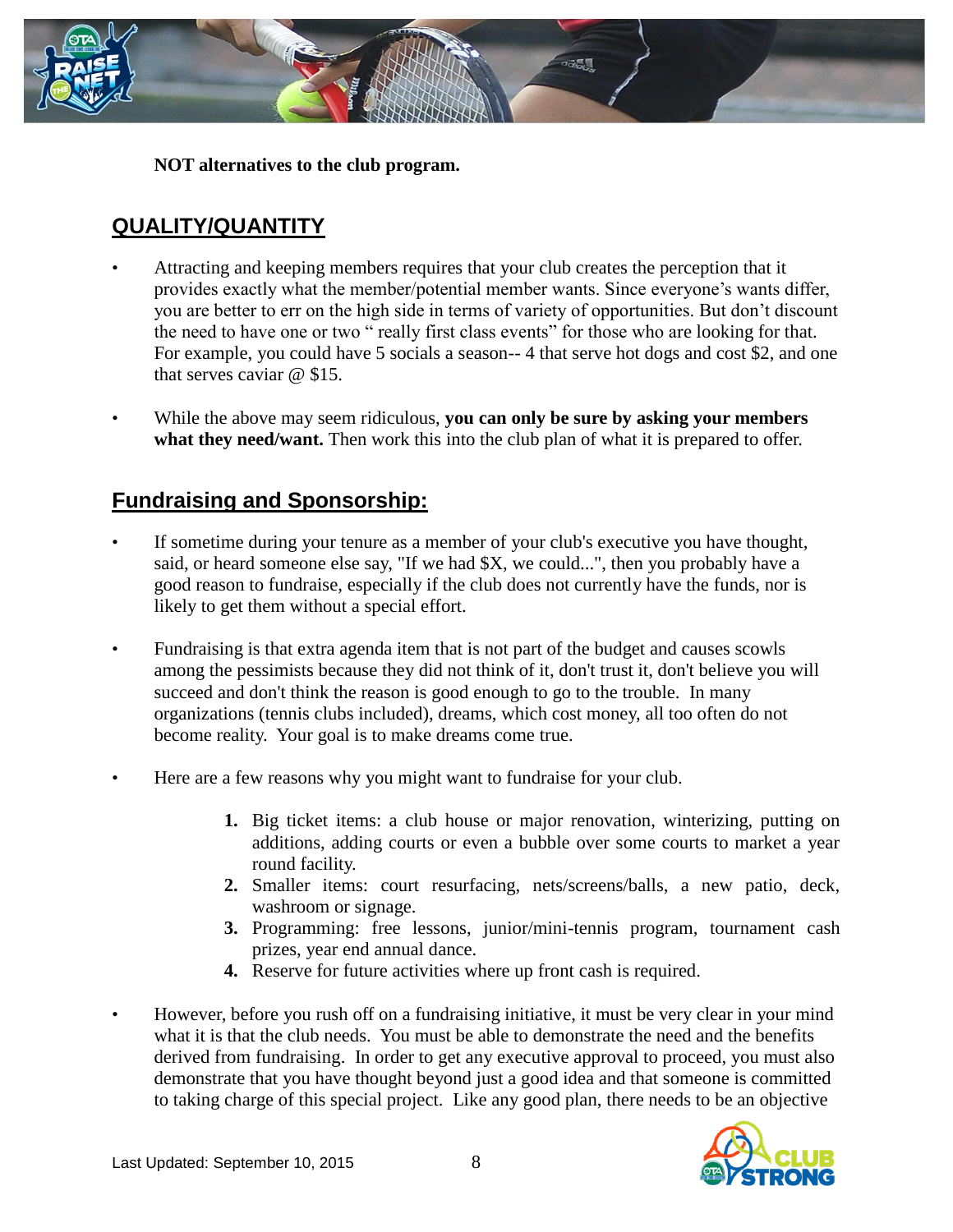

that is clearly understood by all, and is measurable and obtainable. It should be very specific in terms of financial targets, time, dates and responsibility.

- Finally, there needs to be an action plan drawn up (preferably by those who will carry it out), and then it needs to be executed. Either a critical path or critical success indicators must be established as ways to monitor success along the way.
- The need and objective should be presented formally to the club executive along with a specific commitment to the project. It helps to "test the waters" first with other executive members or get a straw vote so your idea meets little resistance when actually presented.
- While the action steps should be drawn up by those who will actually do them, it may be comforting to the executive to give them examples of both the steps that may be taken and the measurements that would be made along the way. This allows alternate courses of action to be planned before you are in too deep or before it is too late.
- As you are involved in a selling function, you have to be honest, enthusiastic, committed, know what you are talking about, handle any objections by identifying them, minimizing them through stressing benefits to those objecting and with a sense of urgency, ask for approval to go ahead.
- There are many turn-key fundraising programs available these days. These range from coordinating programs and events for members at your club, or selling confections or tree seedlings. Some ideas and examples are as follows:
	- Tournaments/Special Events (Calcuttas)
	- Auctions (have club pro's, and tournament champions auctioned as partners at a club tournament or event)
	- Special Dinners
	- Garage Sales (members donate items to be sold)
	- Bake Sales
	- Raffles
	- Tennis Movie Evening
- These events require hard work, imagination and volunteers. They not only raise dollars for your club but also build a sense of community.
- Sponsorship support is something that almost any club can secure. We noted above the opportunity of partnering with a local sporting goods retailer. Similar opportunities for support would occur with many local businesses. However, there are a few things which could serve to make your attempts at securing and maintaining sponsors more successful.
	- **1.** Take inventory of your marketable properties. These could include your membership list, major club or local tournaments, large ongoing club programs, etc.

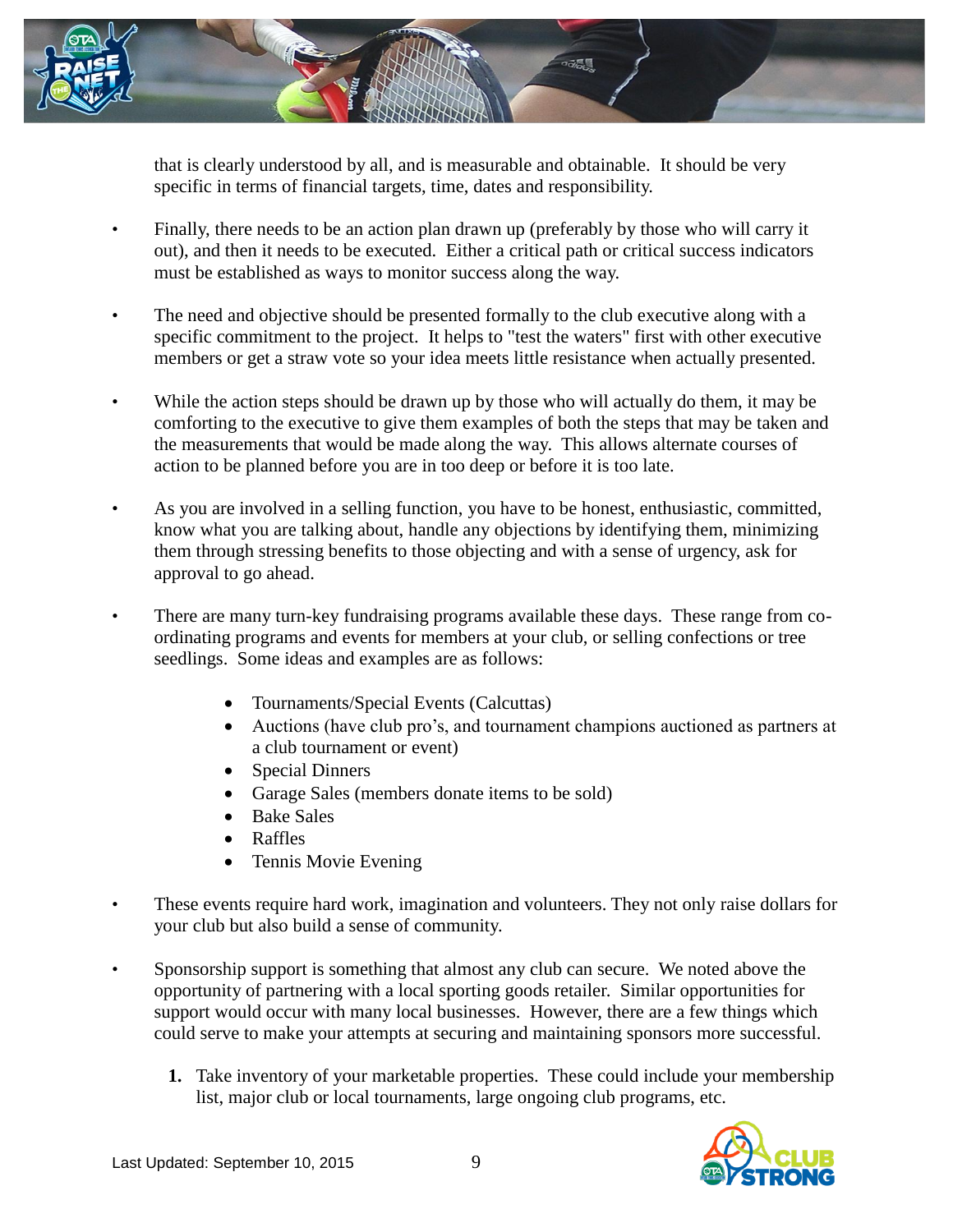

- **2.** As noted, you have to give something to get something. This might involve allowing the business to do a direct mail to your members or posting promotional materials at your club.
- **3.** Match the participants in the event or program to the target market of the organization who you are approaching as a sponsor.
- **4.** Submit written proposals outlining the event/program, the participants, the promotional opportunity for the sponsor and what you need in return. Follow up with personal visits.
- **5.** While cash support is preferred, do not set your sites on this exclusively. It is often far easier for sponsors to donate product rather than cash. It is better to get product support than no support at all.
- **6.** Invite the sponsor to attend the event or directly participate in the program. Also, invite the local community media and make sure they know the sponsor is supporting a local community event.
- **7.** Always follow up after the program to assess how it worked for the sponsor as a promotion and lay the groundwork for another program.
- **8.** Programs which can be identified as leading to actual sales for the sponsor are usually the most successful. A program which includes a special coupon falls into this category. The sponsor can actually determine how many coupons are redeemed and therefore how many sales were made as a result of the program.

## **Who Does Your Marketing?**

- Not everyone wants to be or likes being a salesman! That's truly an understatement. Some people will go to almost any length to avoid having to ask someone to buy something. Right? Well, funny enough, there is nearly always a situation where someone has to sell something such as a product, an idea, himself, etc. The trick is to train people who need to sell the how, what, where, when and who.
- Here are a few examples. The membership convenor needs to be knowledgeable about what is offered, and persuasive and convincing that what your Club is offering is good value. Extra information about competitor product/price would be worth having. The league convenor may have to handle diplomatic personnel problems which require the selling skill of convincing parties in dispute to accept a compromise. What about the Tournament Chair who is arm-twisting people to sign up for tournaments, stressing benefits to the stubborn member on the other end of the line?

# **POWER OF POSITIVE THINKING**

• Successful people refuse to let disappointments get them down. This has been proven time and again in the sales arena where the top producers react to a lost sale by bouncing back with even more determination. The trait can be developed, and is something we should all strive for, especially when it comes to increasing membership, increasing participation in

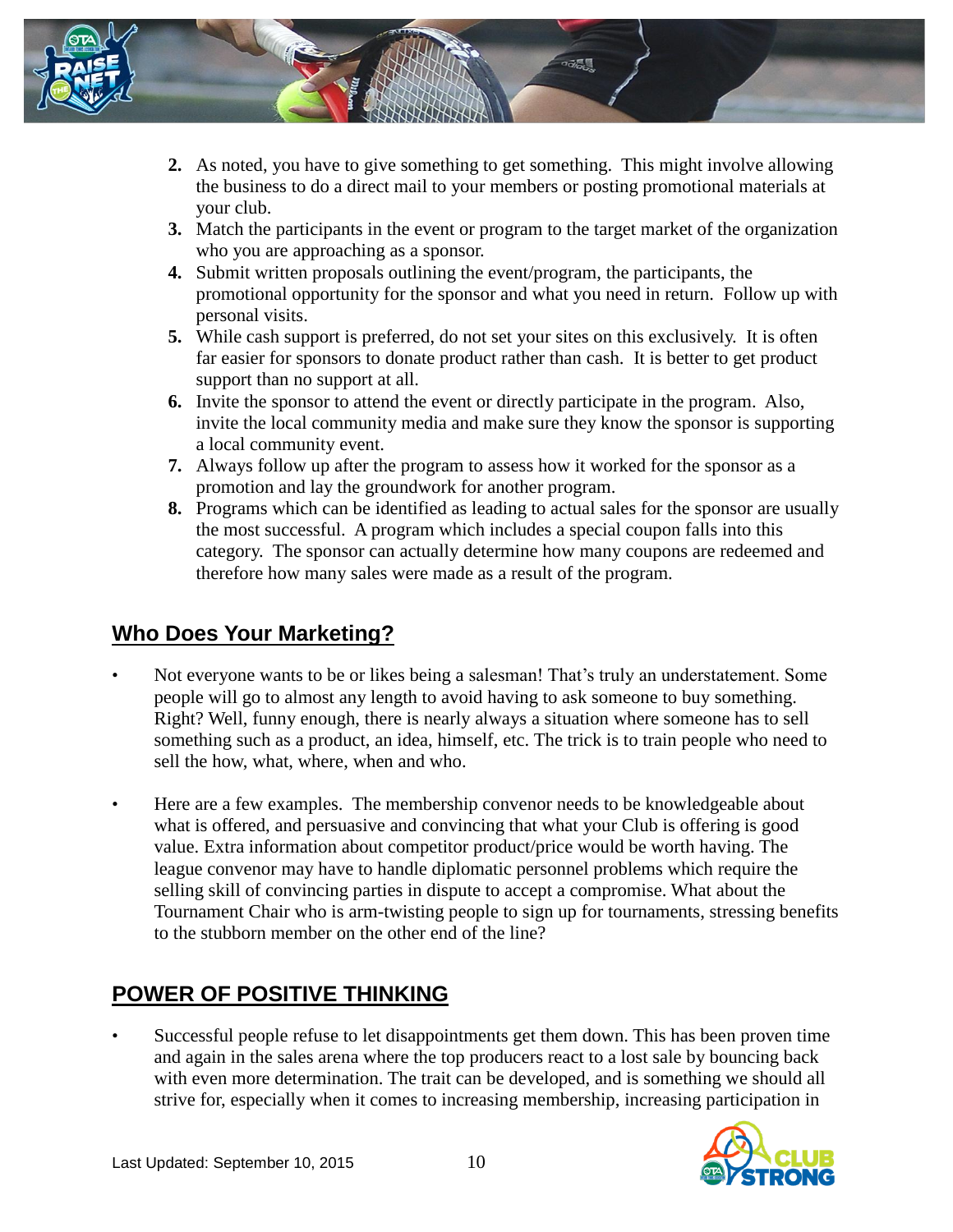

activities, raising funds, finding volunteers, etc.

• Positive thinkers distance themselves from negative thinkers. As much as possible, those responsible for the selling tasks should also be positive thinkers. If the person selling dance tickets thinks he can only sell three of the 15 tickets he's been given to sell, then he will only meet that expectation. You want a person who is convinced of their own ability to sell all 15 tickets!

# **IT'S EASIER TO PLAN TO MEET, THAN MEET YOUR PLAN**

- Does your club Executive meet regularly? Does it have a Club Plan that it is following, or does it meet primarily to hear how each member is doing with his/her list of responsibilities? For instance, it is one thing to ask the membership convenor to comment upon what has taken place since last meeting, to recruit new members or bring back previous members. It's quite another thing to list, at the beginning of the season, all the things that are going to be done to achieve the membership target, and then, at monthly meetings, report that activities have taken place and results are as shown. It takes GUTS.
- Frankly, most people won't do it, with reasons varying from: I haven't time; Hey, I'm just a volunteer; We don't need to; to: What's the big deal here? Why bother, etc. Only you can be the judge of whether your club needs to plan or not. It's up to your Executive to conduct itself in a way that yields the best results. But imagine the feeling that comes with planning your work, then working your plan and its success surpasses your objectives! You can't get that feeling if you don't plan!

#### **Ambassadors**

- Most often, the glue that holds tennis clubs together is a small group of dedicated tennis players who are the keener players in the Club. Likely, these are the people that are most excited about the game, they are the people who want the Club to thrive, have lots of good activities that are well-attended. These may be the people that know what it will take to make things come alive. These are the people that play and play and play tennis umpteen times a week.
- Can we not somehow harness their enthusiasm for the game? What influence could the club champion have on some of the new players, juniors and adult? What if someone called on them to perform a very specific task, such as running a round robin, cooking hamburgers, giving pointers to the most promising kids, thereby establishing a role model. And, if you need a local sponsor, what better than to call upon the person most likely to win. What passion they must have to play the game so well!
- Clubs are quite surprised, for instance, when they discover how many people are willing to help do things, if they are asked on the membership application or in person; then called

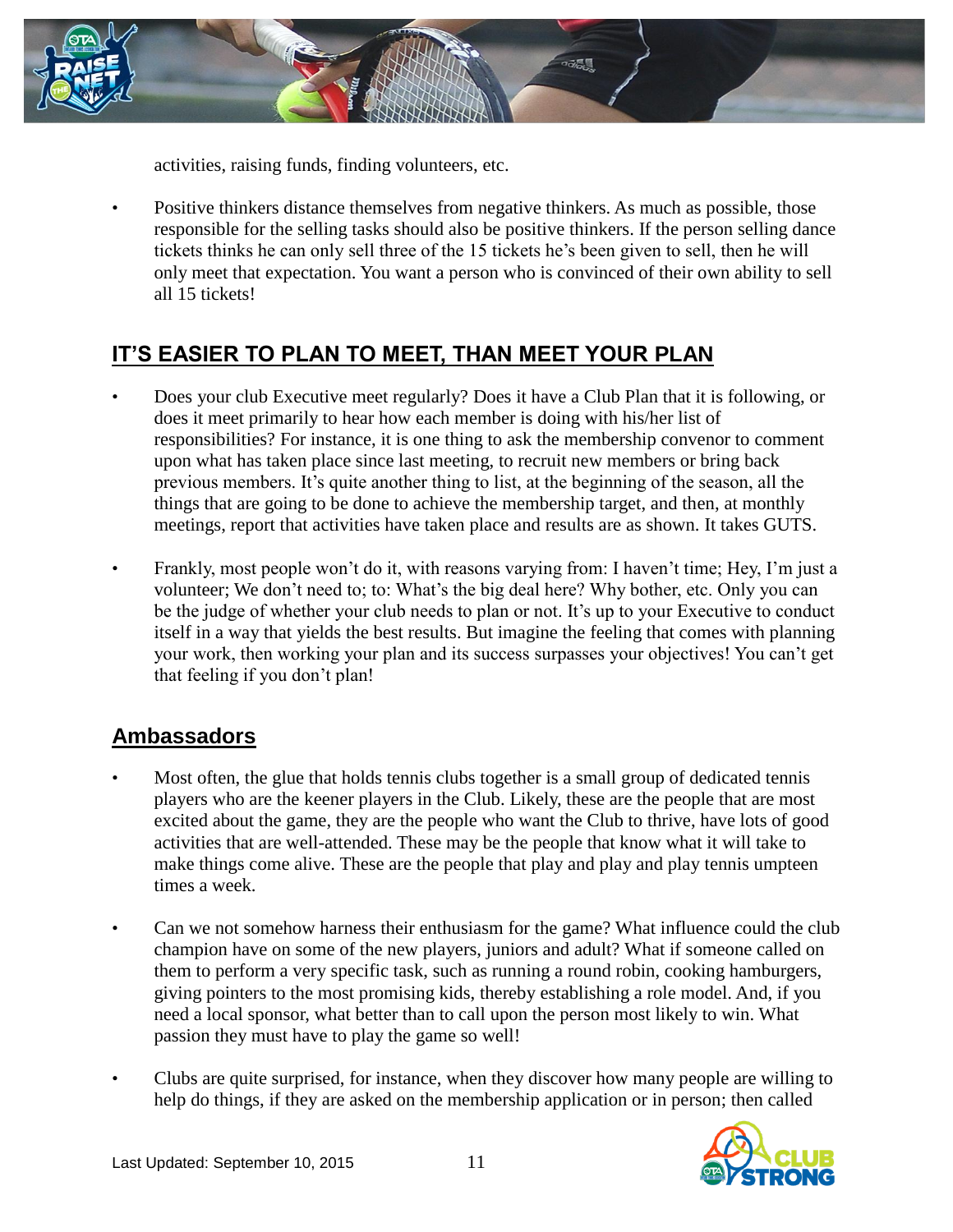

and set up with their volunteer task. A strawberry social or car rally may be just the thing to cause some previous non-participants to change their tune and start joining in other activities.

• Identify your ambassadors. Have them wear a special tennis pin. It will be a good investment.

# **Communications**

- Each person on your Executive has a communications responsibility. Just think about it: the President, the Secretary, the Treasurer, the Newsletter Editor the Tournament Convenor, the Social Convenor, the Membership Convenor, the Junior Development Chair, etc. Each has an ongoing report to Committee; dialogue and/or verbal notices; and more. Good communication is more though. It takes an additional step. It actively solicits responses from the "other party". It is two-way!
- It is relatively easy, at the planning stage, to ensure that there is always opportunity for feedback, a chance for someone to applaud a good job and/or offer help/helpful suggestions to improve something. Even a suggestion box may yield results.
- It is important to decide early on which kinds of communications belong to which person. For example, program complaints, ideas, external contact, artistic posters, photography, articles for the mailed or e-mailed newsletter, phone committee, etc. It is very easy to assume that someone else is doing "such and such" , when, in fact, nothing at all is being done. What a disaster this could wind up being.
- A good communication adage used in the training field is: Tell 'em what you are going to tell them; tell them; tell them you told them. This serves effectively as a reminder.
- There are many opportunities to communicate with the people that make up your club, both orally and written. It not only is useful to inform, but pleases the member who feels a part of the club. Take the time to make a list of the ways you can better communicate with your members. Chances are you will discover serious shortcomings in some areas.

# **Personal Communication (Telephone/email)**

• The use of the telephone or personal communication diminishes in direct proportion to the opportunity for mass communication such as newsletters or posters; there is an assumption that adults don't need to be reminded of things; there is the initial scare of a negative response. Generally, it will be used for "convincing" purposes, which is not everyone's cup of tea. However, short of eye-to-eye, it is the best way to get a response and feedback. Develop your telephone/personal contact committee.

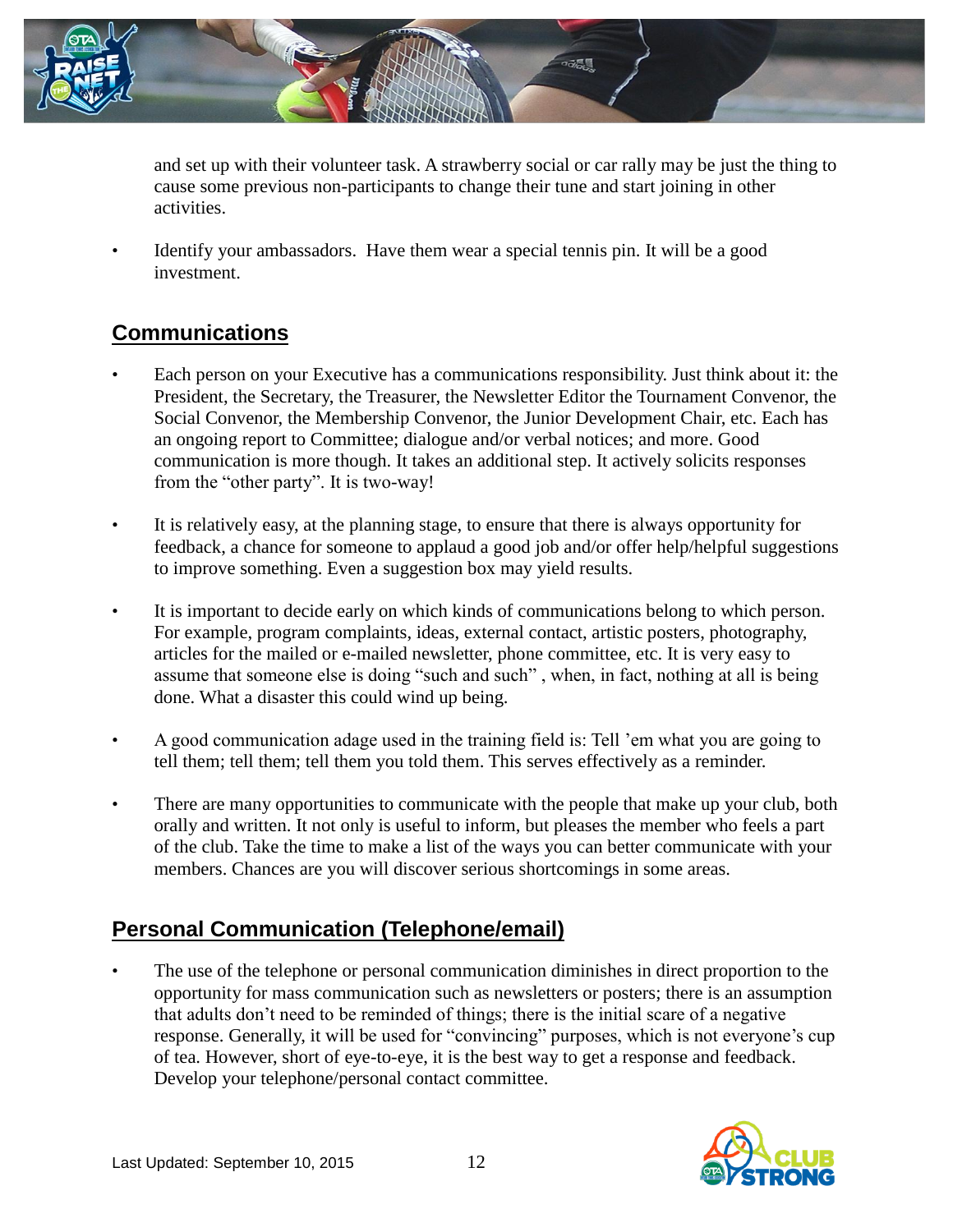

## **External Communication**

• So often in our rush to meet seasonal demands, we forget about duty to the neighbours, the municipality (if they supply the courts, grounds, buildings, parking, etc.), local business (who can be very helpful as sponsors of prizes), schools, free advertising called public service announcements and, of course, are our best source of potential members. It would be easy and profitable to include them automatically on the newsletter mailing list. You just never know when it would pay off.

# **PROMOTING THROUGH THE MEDIA**

- Promoting your club has many benefits such as:
	- **1.** Awareness and interest generated for your club will mean more people will participate, which, in most cases, makes for better tennis.
	- **2.** Those who discover your club through a tournament or special event could also be prospective members.
	- **3.** If your club has been fortunate enough to secure a sponsor to help with the expenses of a club event, promotion will be a necessity to help repay their generosity.
	- **4.** Current club members will take pride in their club when it is presented to the wider community as a good place to belong, which is important for member satisfaction.

## **GETTING STARTED**

• The first task in generating publicity is to assign either one person or a committee of people to look after promotion, and nothing else! This assignment cannot be looked after by the person in charge of the event, such as a tournament director. If done properly, publicity tasks inevitably overlap with the running of the tournament. You can't do two things at one time. Put your most energetic and eager committee member in charge of promotion. The idea in promotion is to reach the largest number of people in the simplest and most costeffective manner.

## **HOMEMADE PROMOTION**

- Posters with obvious and attractive tennis themes can be very effective. Make sure important information such as times, place, cost and added hospitality are clear and easy to understand. Canvass your membership to see if anyone has special talents in this area. You might be surprised to find how many people can help you.
- Display your posters at your courts and throughout the community; schools, community centres, recreation departments, parks and playgrounds, medical centres, civic buildings, shopping malls and convenience stores. If your event is a tournament you should contact

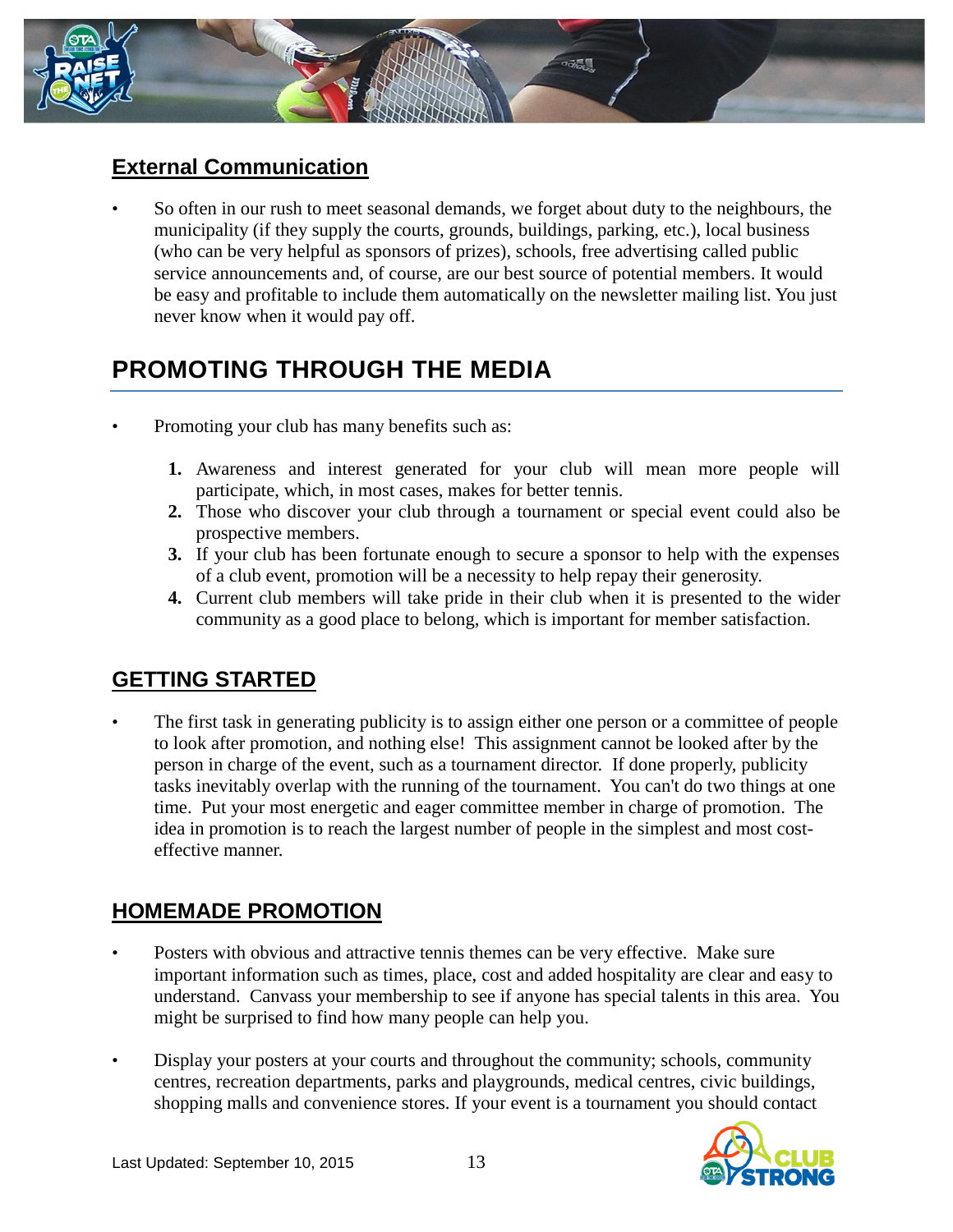

other tennis clubs in your area and provide them with a poster to encourage their members to participate. If your event is open to OTA members or OTA sanctioned, you can also send your event information to the OTA who will try to help you promote your event through the weekly e-news or monthly e-magazine or help you with mailing out notices to a specific group. This is a great selling point for potential sponsors of your event.

- Many local cable television channels have a free billboard service operating at some point during the day that is specifically geared toward promoting community events like a tennis tournament at your club.
- Don't forget to promote your event to your own club members and get them promoting your event by word of mouth to their friends and contacts.

# **MAKING CONTACT**

- Your next step is to reach the media. Compile a contact list of the media outlets in your area. Check in your local phone directory so you don't miss any options.
- Media can consist of television (both commercial and cable access), radio, newspapers, magazines, club and service group newsletters, the Internet and more. It's important to make a personal contact, someone you can call back to follow up with new information or an added reminder.
- Of these options, the community newspaper is the most accessible and open to your needs. A small staff of writers can mean you can get your event's message into print, verbatim, at no cost! Write up a concise media release (a short description of your event in 50 - 100 words) and send it to the paper about two weeks before your event. Be sure to include a contact name and phone number of someone at the club who has all the pertinent information.
- If you want an article in a weekly newspaper, keep deadlines in mind. In order for the article to appear at least one edition before your tournament is run, you must have the information in the week before that.
- Follow-up is crucial when getting your event in print. Make sure that as soon as possible after your event, you send a detailed roundup of what happened. Always include photos. It gives your story greater attractiveness and there's a good chance it will be published.
- Make sure when taking pictures your subject is clear. It's better to take a close-up picture of an individual than taking a wide shot of your event. The paper is trying to personalize the story. A clear, well-focussed shot of a specific subject enhances the story. The written copy should serve to describe the event as a whole.
- The same applies for radio and television. Don't call them the day before. It's too late.

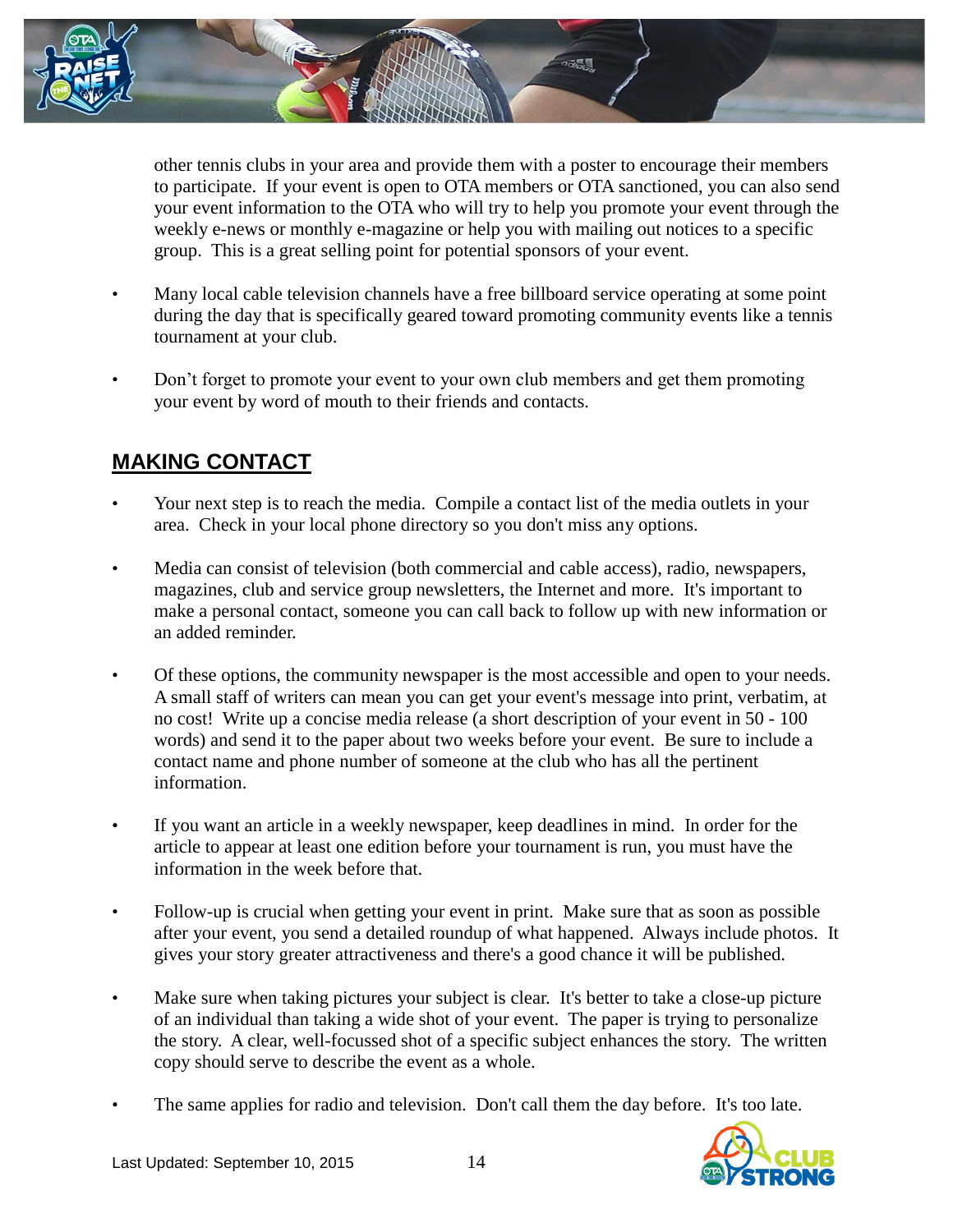

Make an initial call about two weeks prior to the event because cameras and other resources often get assigned by sports editors well in advance.

#### **WORKING THE MEDIA**

- Make sure all sports reporters in your area get a personal invitation to your event or happening, preferably in writing or by fax. Follow this up with either a personal meeting or phone call to allow the reporter to make a connection with the original notice. This amount of effort has instantly gained you credibility in their eyes. You've given them a reason to make an appearance.
- When the event is complete, follow up with correctly spelled names, accurate scores, or other specific information as quickly as possible following the event. Again, take lots of pictures of the event. They can be added to the information you send to the media. Pictures can also be posted around the club and kept in 'archives' to help preserve the heritage of your club.
- If a news organization has previewed the event, they should feel compelled to provide complete, follow-up coverage. Make it as easy as possible for the media to do so. Don't give them excuses to let your event slip by.
- On the other hand, don't be discouraged if not every media outlet gives you the coverage you think you deserve. You should think of any coverage as a plus. You can't demand it. Treat reporters well and they will do likewise for you in their coverage. For example, if you have a barbecue, make sure to offer them some food. If you have tournament souvenirs or shirts, perhaps give something to the attending media personnel.
- Don't think of the immediate expense. You can't put a price on good coverage now and in the future. Build on the media that did show up by pursuing them again next year.
- Meanwhile, find out in a tactful way why other media didn't show up or provide coverage. No matter where your club is located, there are always plenty of news and sports stories to be covered in your area. There are no guarantees!

# **BE YOUR OWN MEDIA**

Make certain your publicity committee is equipped with a camera. It doesn't have to be anything fancy. Pictures of the winners and good action shots add a lot to media releases and articles you might write for your local paper or even the club newsletter. Pictures bring the story to life. Make plenty of copies of both the story or release, that you write, as well as the pictures. Photography is an important job. This should be the singular responsibility of one committee member.

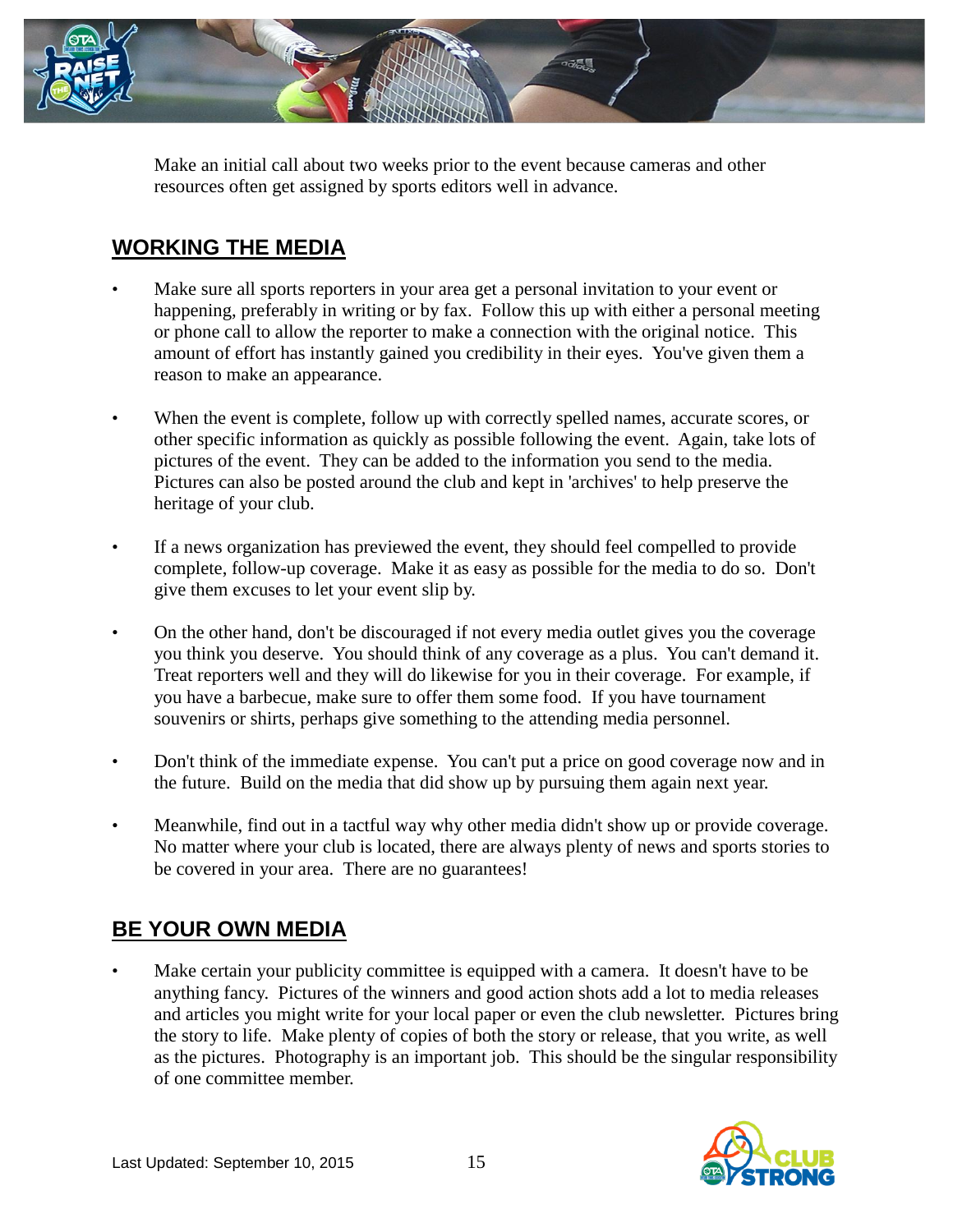

- Remember, if you haven't already started your own club newsletter, now is as good a time as any. The number of times you print it can vary according to what's going on around your club. One pre-season and one wrap up edition is recommended for those of you just getting started. Hopefully, your club has an e-mail membership database. You can save some money by e-mailing the newsletters rather than mailing them.
- Find out who in your club knows something about computers and can perhaps help you produce an information piece.
- Remember: *Ontario Tennis* is one media outlet with a guaranteed interest in your club and its events. Make sure to include it on your media list as a recipient for all your media releases and event reports.

# **ADVANTAGES OF A CHARITY**

- One way of increasing your chances of coverage is to make your 'sporting event' into a 'news event'. Media wants to report on activities that touch a lot of people, either because of the participation at your event or because of the implications it has for others.
- One of the best ways to make your event into a news story, and to benefit others, is to add a charity component. A good example of this was the SunLife Nationals tournament in Mississauga and its support of Cystic Fibrosis. Tennis Canada adopted this cause as a benefactor of activities run in conjunction with that tournament. The sponsor also had an attachment to CF. As a result, it was a perfect fit.
- Your charity doesn't have to be that large. It might be a certain cause or concern in your community that your executive deems worthy of some help. A local food bank can be a good choice as you can ask for donations of food or money. When you add a charity to the mix, you automatically open your event up to coverage by the news media and not simply sports reporters. It adds credibility and deserved recognition to your event.

## **ORGANIZATION**

- Organization and preparedness are the two most important factors in promoting an event at your club. From year to year, keep track of what worked for you and also areas where you had trouble or wasted your time and effort. If you aren't the one in charge of promotions the following year, make sure the person who is gets this feedback.
- Give the audience you are trying to reach plenty of time to find out about your event and a chance to be there. Whether it's the media, participants or spectators, you have to give people in today's hectic world a chance to plan your event into their busy schedules.
- Never bypass an opportunity to promote your event. You'll never get 100% return on your

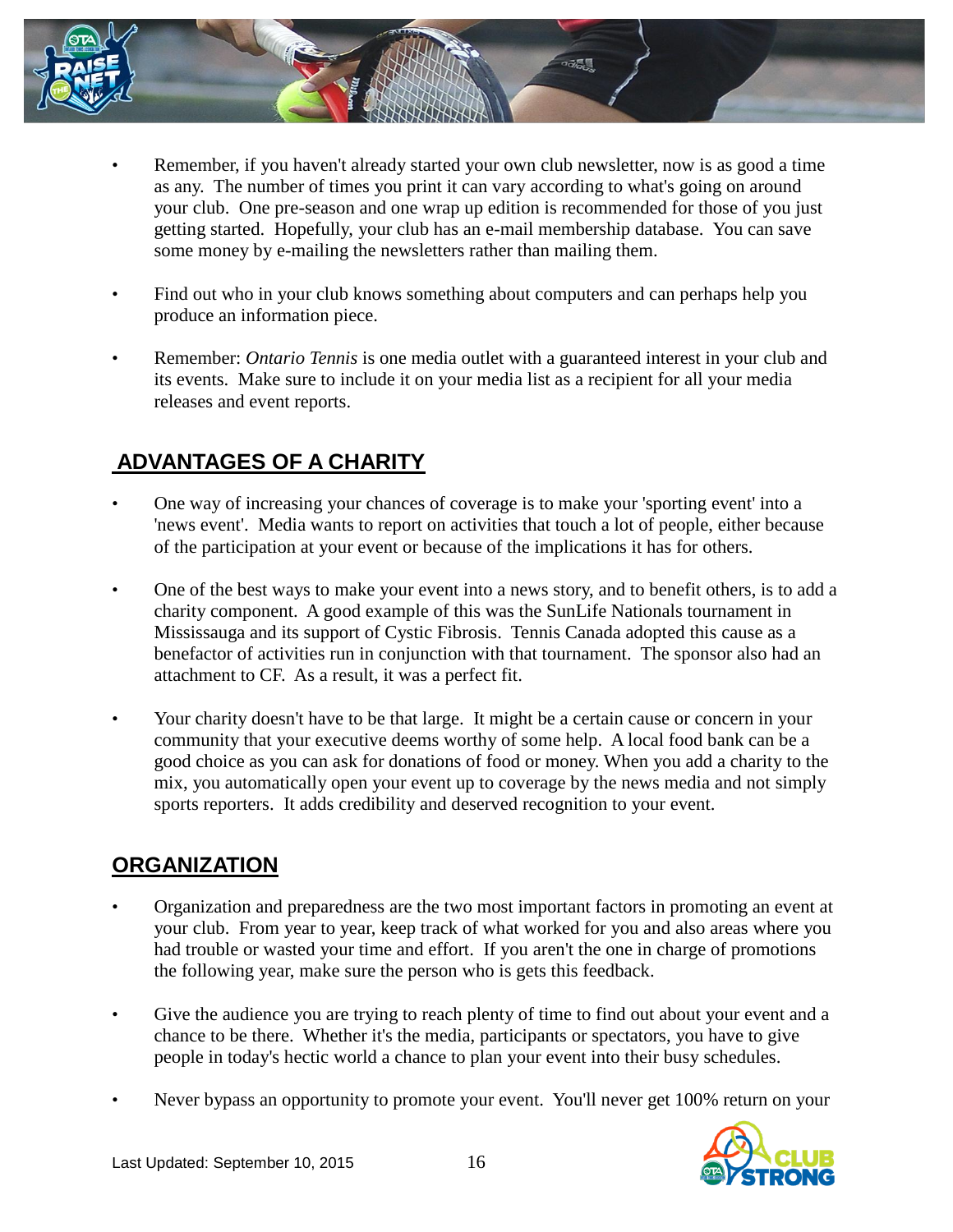

efforts (unless you don't approach enough people), but make sure that those who do give you their attention are encouraged to get your message out or attend the following year. Be knowledgeable, accommodating, and hospitable to those who cover your event.

• Promotion translates into positives for your club event. Do what you can to make it happen.

## **ACKNOWLEDGE PROMOTION AS AN ON-GOING PRIORITY**

• Promotion on an 'ad hoc' basis will never be as effective as a constant, consistent message to those who need to know. Make a commitment to promote everything that's going on around your club and everyone who's involved. This is a great boost to those inside and outside of your club.

# **ONE PERSON NEEDS TO LEAD**

• Promotion should be a separate entity of your club's executive. The promotion executive or subcommittee needs to be aware of all aspects of club activity. Recruit individuals who have experience in the areas of writing, computers, print production, video and photographic expertise to serve on a promotions committee. Also, recruit those with energy and a zest for what the club is trying to accomplish.

## **KNOW AND UNDERSTAND THE MEDIA**

Make personal contacts with editors and reporters of all the local media in your area. Understand what their needs are to get your message communicated through them. i.e. deadlines, computer compatibility, video or photographic specs, etc.

# **BE PREPARED. BE PROACTIVE. BE POSITIVE.**

- Anticipating what needs to be done to generate media attention is often a result of experience. Learn from every attempt you make. Always give plenty of warning of your event and always follow-up with further material after the event. Often, only a small percentage of whom you try to entice to come actually show up. Don't be discouraged. Make the most of those who do show up. Be prepared for them and treat them well, and you will be happy with the resulting coverage! Sometimes, just a simple mention in a newspaper or on the radio or television can spawn a great deal of interest in your club. Be aware that no media is too small or too big to contact. If the message is important to you, it's probably important to someone else!
- If you have further questions or concerns regarding media and promotions, please feel free